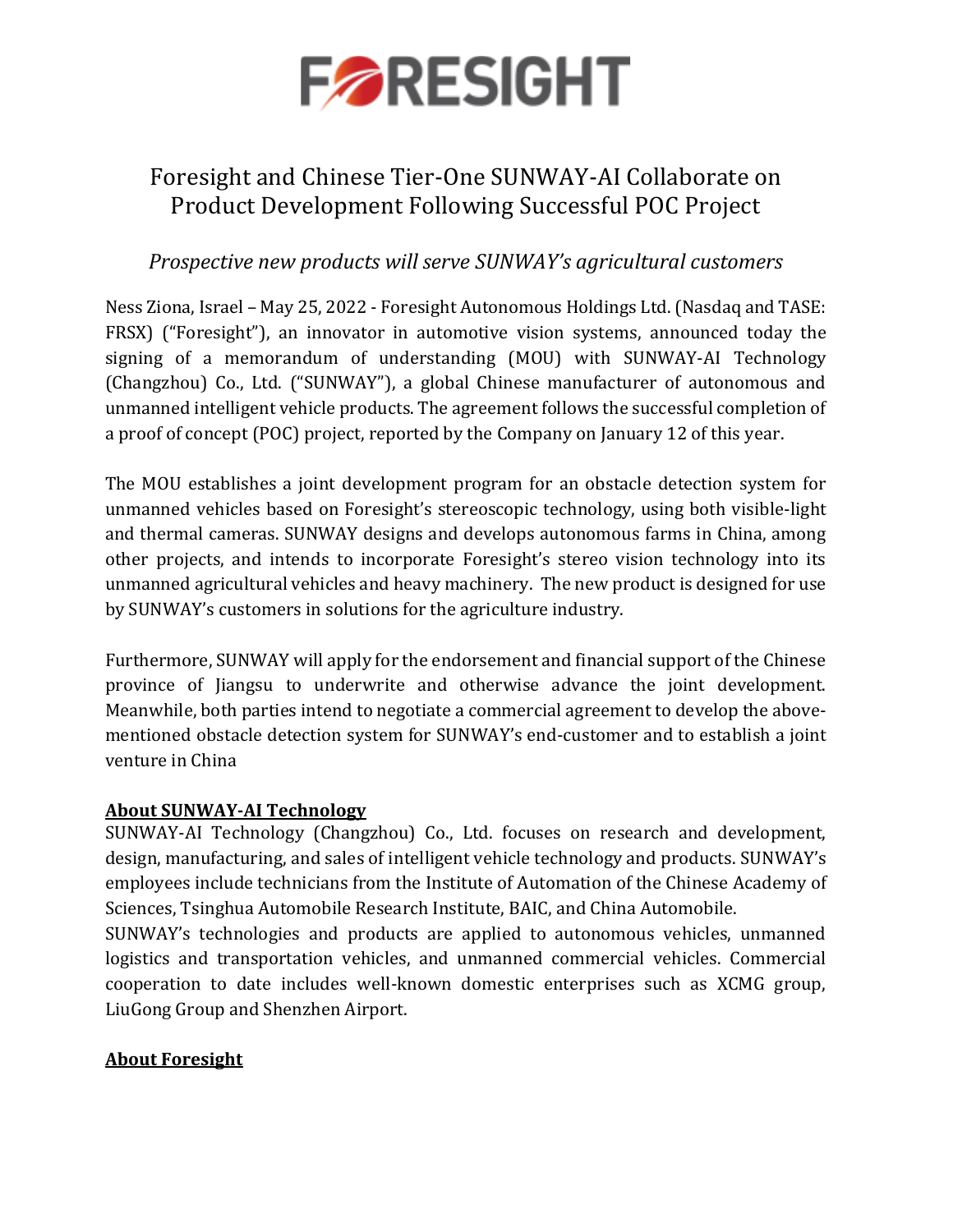

Foresight Autonomous Holdings Ltd. (Nasdaq and TASE: FRSX) is a technology company developing smart multi-spectral vision software solutions and cellular-based applications. Through the Company's wholly owned subsidiaries, Foresight Automotive Ltd., Foresight Changzhou Automotive Ltd. and Eye-Net Mobile Ltd., Foresight develops both "in-line-ofsight" vision systems and "beyond-line-of-sight" accident-prevention solutions.

Foresight's vision solutions include modules of automatic calibration and dense threedimensional (3D) point cloud that can be applied to different markets such as automotive, defense, autonomous vehicles and heavy industrial equipment. Eye-Net Mobile's cellularbased solution suite provides real-time pre-collision alerts to enhance road safety and situational awareness for all road users in the urban mobility environment by incorporating cutting-edge AI technology and advanced analytics.

For more information about Foresight and its wholly owned subsidiary, Foresight Automotive, visit [www.foresightauto.com,](about:blank) follow [@ForesightAuto1](https://twitter.com/ForesightAuto1) on Twitter, or join [Foresight Automotive](https://www.linkedin.com/company/foresight-automotive/) on LinkedIn.

### **Forward-Looking Statements**

This press release contains forward-looking statements within the meaning of the "safe harbor" provisions of the Private Securities Litigation Reform Act of 1995 and other Federal securities laws. Words such as "expects," "anticipates," "intends," "plans," "believes," "seeks," "estimates" and similar expressions or variations of such words are intended to identify forward-looking statements. For example, Foresight is using forward-looking statements in this press release when it discusses the MOU, including the intended joint development program of an obstacle detection system for unmanned vehicles for use by SUNWAY's customers in the agriculture industry, that SUNWAY intends to apply for financial support from the Chinese province of Jiangsu and that the parties intend to negotiate a commercial agreement and to establish a joint venture in China. Because such statements deal with future events and are based on Foresight's current expectations, they are subject to various risks and uncertainties, and actual results, performance or achievements of Foresight could differ materially from those described in or implied by the statements in this press release.

The forward-looking statements contained or implied in this press release are subject to other risks and uncertainties, including those discussed under the heading "Risk Factors" in Foresight's annual report on Form 20-F filed with the Securities and Exchange Commission ("SEC") on March 31, 2022, and in any subsequent filings with the SEC. Except as otherwise required by law, Foresight undertakes no obligation to publicly release any revisions to these forward-looking statements to reflect events or circumstances after the date hereof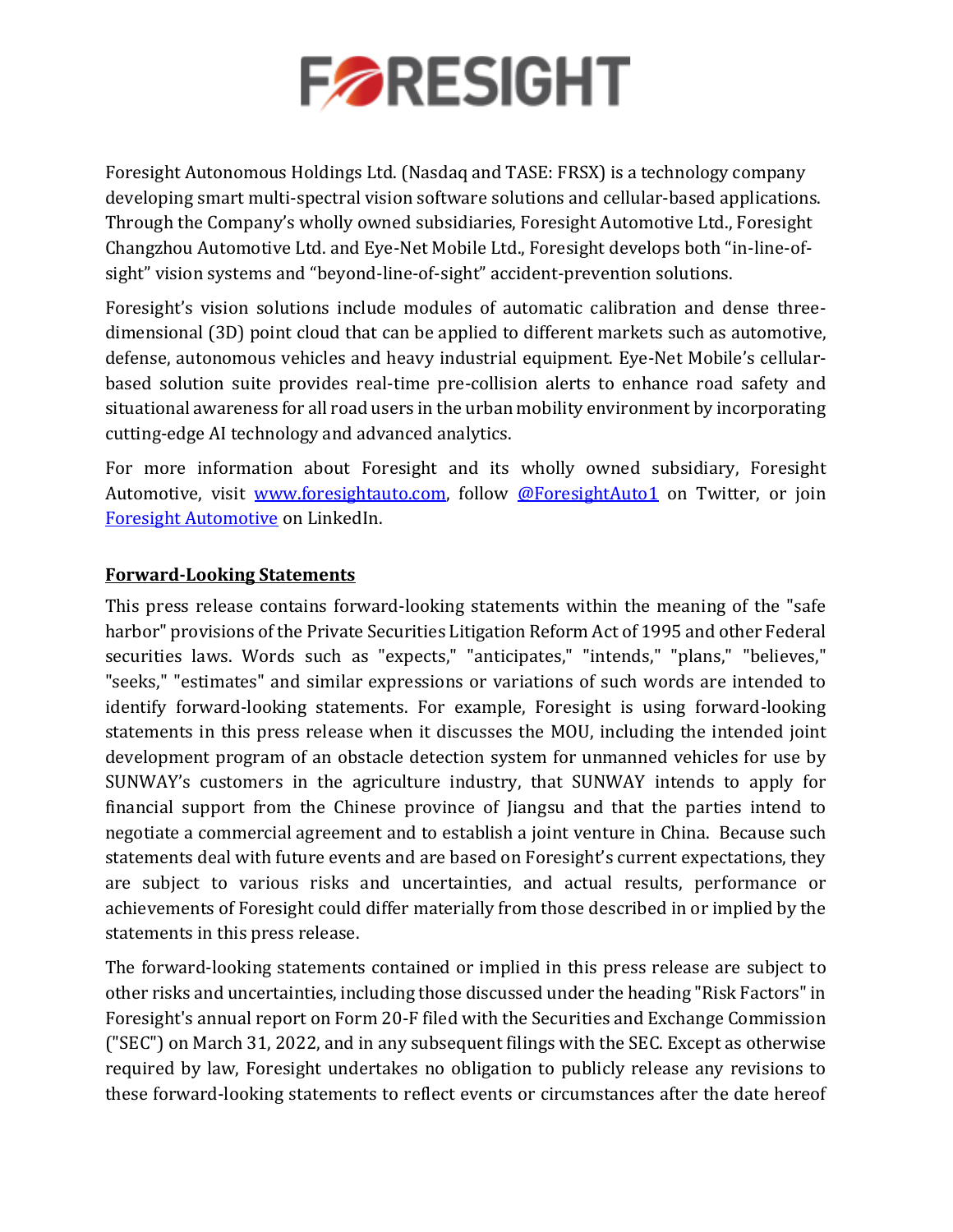

or to reflect the occurrence of unanticipated events. References and links to websites have been provided as a convenience, and the information contained on such websites is not incorporated by reference into this press release. Foresight is not responsible for the contents of third-party websites.

**Investor Relations Contact:**  Miri Segal-Scharia CEO MS-IR LLC [msegal@ms-ir.com](mailto:msegal@ms-ir.com) 917-607-8654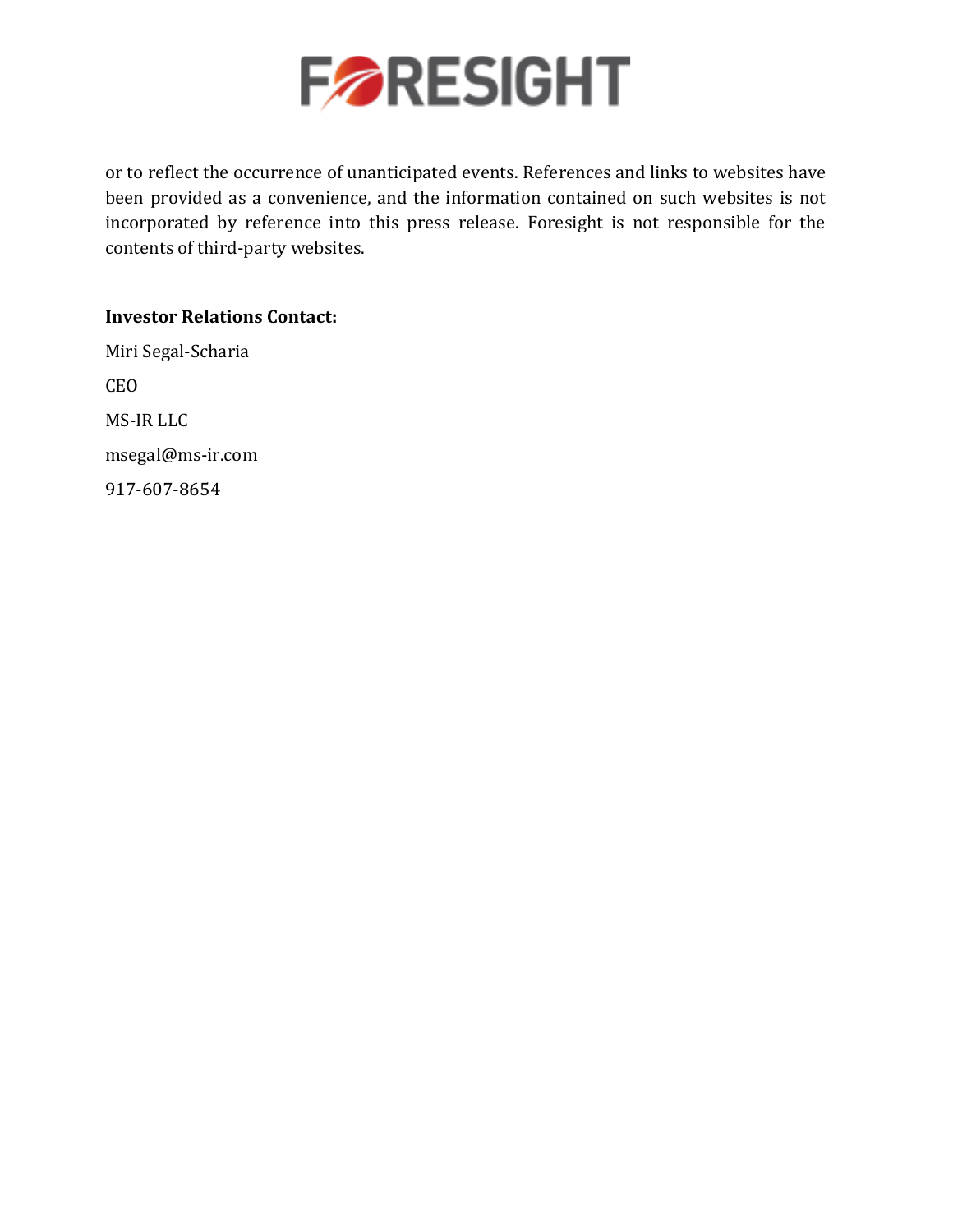

*תרגום נוחות - הנוסח המחייב הוא נוסח הדיווח באנגלית* 

# **פורסייט וספק ה- One-Tier הסיני AI-SUNWAY משתפות פעולה בפיתוח מוצר לאחר השלמה מוצלחת של פרויקט POC**

*המוצרים החדשים העתידיים ישרתו את לקוחות Sunway בתחום החקלאות*

נס ציונה, ישראל, 25 במאי, 2022 - חברת פורסייט אוטונומס הולדינגס בע"מ, המתמחה בתחום מערכות ראייה ממוחשבות לרכב, שמניותיה נסחרות בבורסות נאסד"ק ותל אביב (סימול: FRSX), הודיעה היום כי חתמה על יצרנית ,"(SUNWAY"( SUNWAY-AI Technology (Changzhou) Co., Ltd. חברת עם) MOU) הבנות מזכר סינית גלובלית של מוצרים חכמים לרכב ים אוטונומיים ובלתי מאוישים . ההסכם נחתם בעקבות השלמתו המוצלחת של פרויקט הוכחת היתכנות ) POC), עליו דיווחה החברה ב12- בינואר השנה.

מזכר ההבנות מגדיר תוכנית פיתוח משותפת למערכת זיהוי מכשולים לכלי רכב בלתי מאוישים המבוססת על הטכנולוגיה הסטריאוסקופית של פורסייט, תוך שימוש במצלמות אור נראה ובמצלמות תרמיות.SUNWAY מתכננת ומפתחת, בין היתר, חוות חקלאיות אוטונומיות בסין, ומתכוונת לשלב את טכנולוגיית ראיית הסטריאו הממוחשבת של פורסייט בכלי הרכב החקלאיים האוטונומיים הבלתי מאוישים ובציוד הכבד שלה. המוצר החדש מיועד לשימוש לקוחות SUNWAY בפתרונות לתעשיית החקלאות.

בנוסף, SUNWAY תגיש בקשה לאישור ותמיכה פיננסית של מחוז ג'יאנגסו בסין על מנת לקדם את הפיתוח המשותף. במקביל, שני הצדדים מתכוונים לנהל משא ומתן על הסכם מסחרי לפיתוח מערכת זיהוי המכשולים הנ"ל עבור לקוח קצה של SUNWAY ולהקים חברה משותפת ) venture joint (בסין .

### **SUNWAY-AI Technology אודות**

.Ltd .,Co) Changzhou (Technology AI-SUNWAY מתמקדת במחקר ופיתוח, עיצוב, ייצור ומכירה של טכנולוגיה ומוצרים חכמים לרכב. עובדי Sunway כוללים מהנדסים מהמכון לאוטומציה של האקדמיה הסינית למדעים, מכון המחקר Automobile Tsinghua , BAIC , ו-automobile China. הטכנולוגיות והמוצרים של SUNWAY ניתנים ליישום על כלי רכב אוטונומיים, רכבי לוגיסטיקה ותחבורה בלתי מאוישים וכלי רכב מסחריים בלתי מאוישים. שיתופי פעולה מסחריים בולטים עד כה כוללים חברות סיניות ידועות כגון ,XCMG group group Liugong, ושדה התעופה שנזן.

#### **אודות פורסייט**

פורסייט אוטונומס הולדינגס בע"מ) סימול בבורסת נאסד"ק ות"א (FRSX :היא חברה טכנולוגית המפתחת פתרונות תוכנה לראייה ממוחשבת מולטי-ספקטרלית ויישומים מבוססי תקשורת סלולרית. באמצעות פורסייט אוטומוטיב בע"מ, פורסייט צ'אנגז'ו אוטומוטיב בע"מ ואיי -נט מובייל בע"מ, חברות הבת אשר בבעלותה המלאה, פורסייט מפתחת מערכות ראייה ממוחשבת "sight of-line-in "וכן פתרונות למניעת תאונות דרכים "מעבר לטווח הראייה ".

פתרונות הראייה הממוחשבת של פורסייט כוללים מודולים של כיול אוטומטי וענן נקודות תלת-ממדי צפוף, הניתנים ליישום בשווקים שונים כגון שוק הרכב, השוק הבטחוני, כלי רכב אוטונומיים וציוד תעשייתי כבד. חבילת הפתרונות הסלולרית של איי -נט מובייל מספקת התרעות אודות התנגשות קרובה בזמן אמת על מנת לשפר את הבטיחות